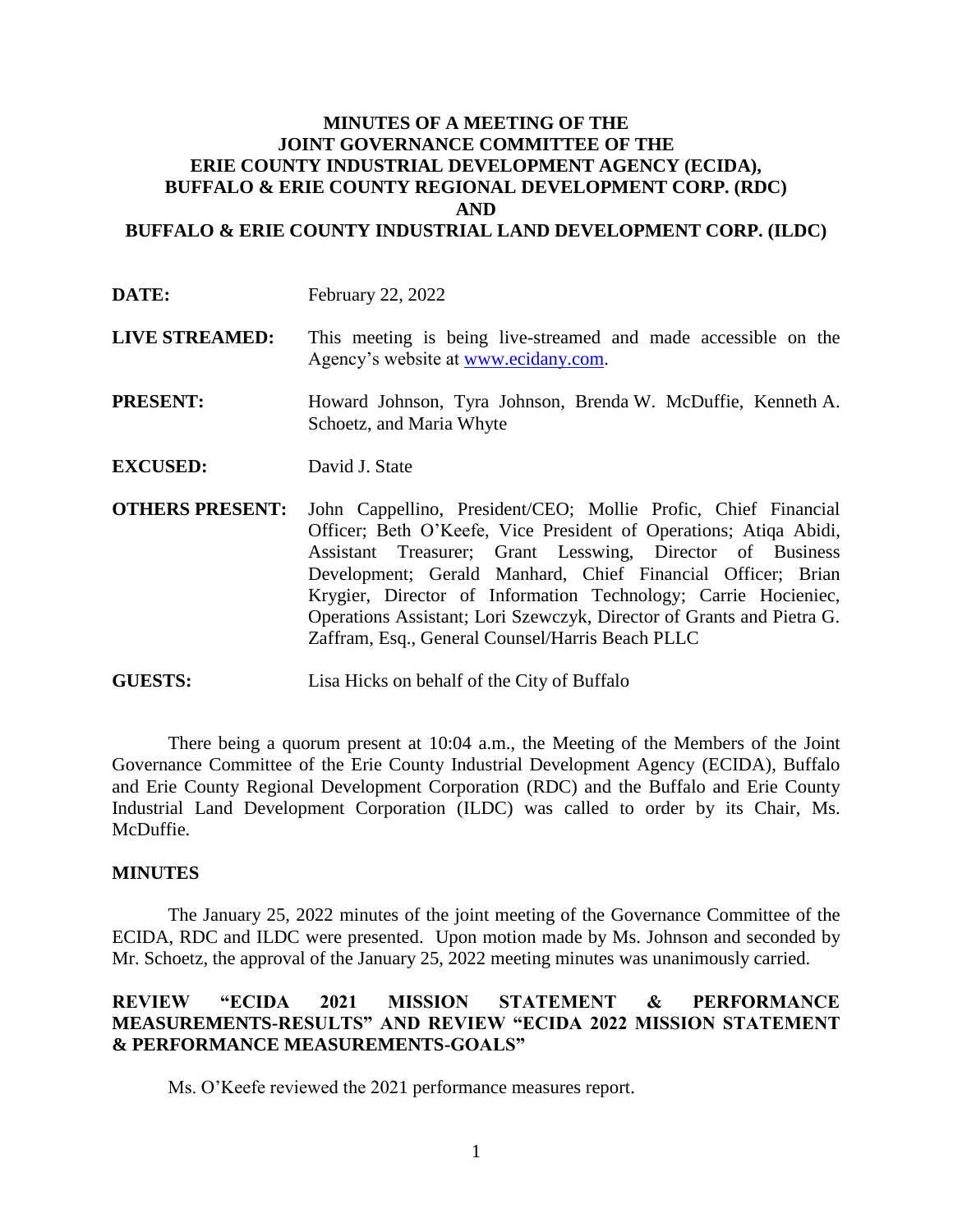Ms. O'Keefe noted that all comments and suggestions have been incorporated into the Mission Statement and Performance Measures. Also a change was made to the bond activity. Three of five grants have been submitted and approved.

Mr. Cappellino advised that with regard to MBE/WBE, the Agency had hoped to have more procurement in 2021 but the Agency did increase spending by 50% and is doing business with an MBE office supply company.

He also advised that Objectives 5A, 5B, 5D and 5E were pending and are now complete. Objective 5C will be restated to more clearly reflect results.

Ms. O'Keefe reviewed the 2022 performance measures and Mission Statement.

Mr. Cappellino noted that with respect to Objective 1B, with the EDA having released their interest in the revolving loan funds, he meet with staff regarding rolling out new tools and products to help penetrate parts of market that are under served.

Mr. Cappellino reviewed Objective 2F metrics and support of creation of jobs at all salary levels and discussed living wage calculations for Erie County, New York.

Ms. Whyte stated it made sense that the Agency does typically induce projects that have jobs paying a living wage. Ms. Whyte queried if the Agency should consider adding more to the metric.

Mr. Cappellino noted that the Agency did make a change in reporting to categorize salary levels and could look at a further breakdown.

Ms. McDuffie stated that a complicating factor is that we don't have household data.

Ms. Johnson stated she appreciated the work of staff to present revised data and supporting research.

Ms. O'Keefe updated members on Objective 2H to include regionally strategic land development initiatives.

Ms. O'Keefe noted Objectives 5A-5F remain the same with 100% compliance.

Mr. Cappellino stated the measures and mission statements are reported to ABO each year as part of the Agency's state filing.

Ms. Whyte moved and Ms. Johnson seconded to accept and recommend the 2021 Performance Measures Report and the 2022 Performance Measurers Report be forwarded to the members of the ECIDA, ILDC and RDC Board for approval. Ms. McDuffie called for the vote and the motion was then unanimously approved.